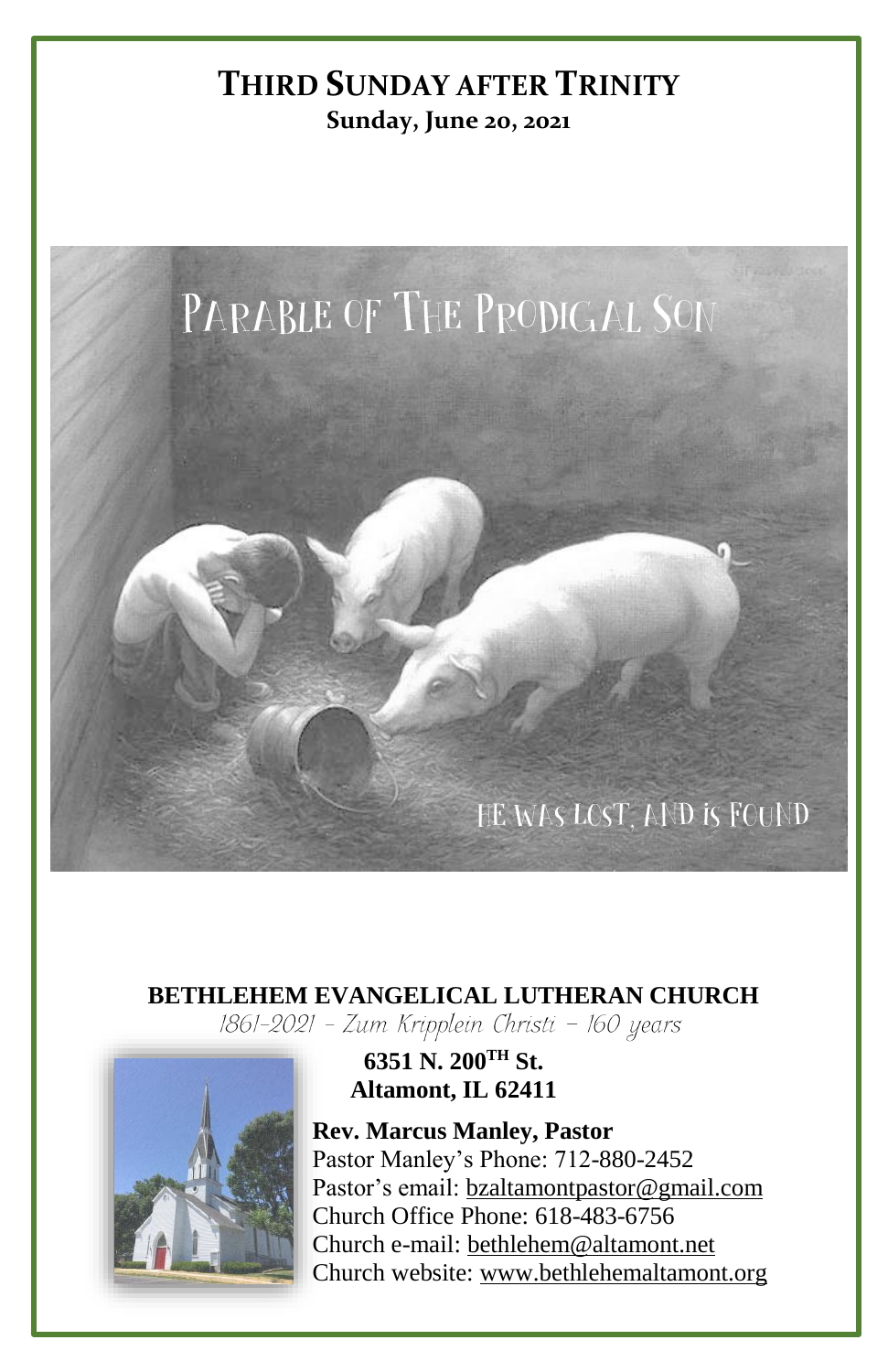*Welcome to Bethlehem Evangelical Lutheran Church, we are happy you are here today. It is customary when you enter the church nave to observe silence for meditation during your silent prayer, the ringing of the bells, and the prelude, in order to prepare you for the beginning of the worship service. Thank you for joining us today and God's Blessings.*

**PRAYARANA NATURAL PROTECT PARAMETERING CONTROLLER** 

Prayer before worship: *O God, the protector of all who trust in You, without whom nothing is strong and nothing is holy, multiply Your mercy on us that, with You as our ruler and guide, we may so pass through things temporal that we lose not the things eternal; through Jesus Christ, our Lord, who lives and reigns with You and the Holy Spirit, one God, now and forever. Amen* 

#### **In our prayers we remember:**

Those in need of healing & comfort: *Carl Becker, Kaly Benning, Tina Benning, Sharon Berning, Sherry Dahnke, Tiffany Dunaway, Bernice Graumenz, Tim Mueller, Luella Rubin, Susie Rush, Irene Spilker, Karen Stuemke, Steve Voelker, Clete Westendorf, Gene Wharton, Craig Wolff, and Lilly Wright.*

Those celebrating **Birthdays** this week (06/20-06/26): 06/20 – Aubree Willenborg; 06/21 – August Laatsch; 06/22 – Justin Durbin, Paige Phillips; 06/24 – Griffin Kroening; 06/25 – Leigh Ann Ruffner

|                           |                  | $\frac{63 \text{ years}}{2}$ |
|---------------------------|------------------|------------------------------|
| Shaine & Ellen Strullmyer | 06/22            | 8 years                      |
| Wayne & Marea Yagow       | $06/24$ 21 years |                              |
| Mike & Patti Wolff        | 06/26            | 28 years                     |

*For the LWML National Convention (June 24-27) Lord of the church, you have blessed Your work through the LWML for 77 years and call them again to national convention this week. Bless their travel, study of Your word, business, and mission that the women of Your church would ever be reminded to look to Jesus, the founder and perfecter of our faith —who endured the cross for us and is seated at the right hand of God. Amen.*



#### *For the Office of Fatherhood*

*Heavenly Father, from whom all fatherhood is named, we give You thanks for earthly fathers. Give them confidence in their station and zeal for their task to care for their families faithfully. Make them examples to their children of godly life and love of Your Word. Bless their work of bringing up children in the fear and instruction of the Lord, and give them the comfort of Your absolution over [all their s](https://www.google.com/url?sa=i&rct=j&q=&esrc=s&source=images&cd=&ved=&url=https://www.vectorstock.com/royalty-free-vector/bunch-of-flowers-bridal-bouquet-sketch-vector-8609044&psig=AOvVaw01dynd8ppVRHnP-ye6R4Nz&ust=1563978381744621)hortcomings. Amen.*

*The flowers on the altar today are given to the Glory of God in loving memory of Glenn Alwardt from his family.*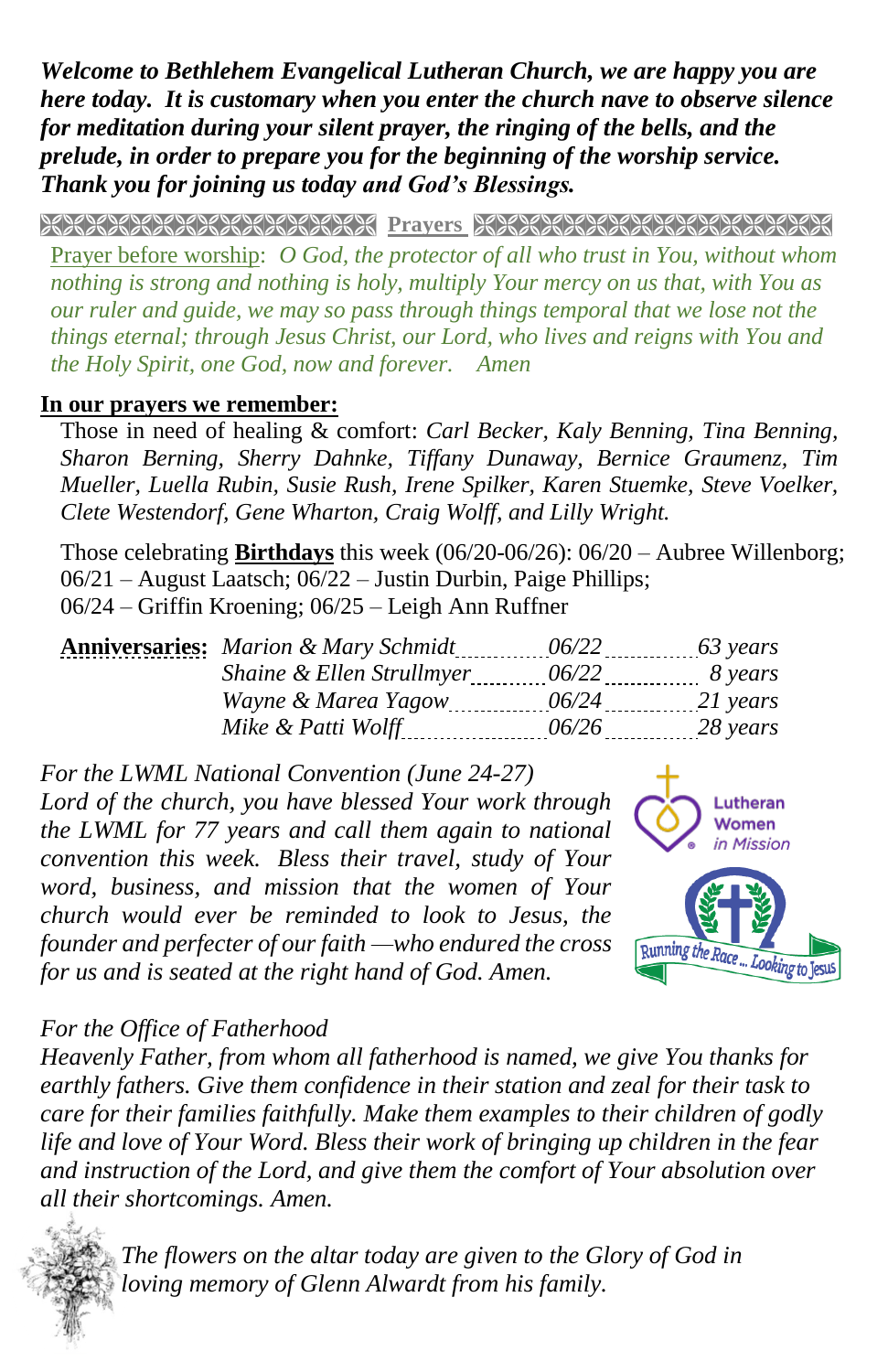Communion Note – diluted wine is available, please request prior to worship service.



- How do you tell a friend they can't have communion at Bethlehem?
- Where did the practice of Closed Communion come from?
	- **Pastor's top reasons to practice Closed Communion.**

## **Trustee's Report:**

Offering collected for the Home Purpose General Fund on June 13: \$4,606 Zion Dual Parish (May 2021): \$1,713.71

Donations in honor of our 160<sup>th</sup> Anniversary: \$300

 *(Our anticipated 2021 weekly amount needed is \$5,972.)* 

 *All loose change in the offering plate has been designated for the LWML Mites.* Building Fund:

- Building Fund envelopes collected on June 13: \$200
- Funds collected for parking lot: \$100
- Church Window Project Fund total: \$12,878 (Total amount needed: \$55,000)

**ONLINE QUESTIONNAIRE:** Please check your emails and complete the Questionnaire For Online Giving by June 30th. If you didn't get an email please check with the church office to make sure we have an updated email on file. If you do not email, hard copies of the questionnaire may be found on the table in the church narthex. Hard copies may be returned to the Church Office cubby box above the narthex table.

## **Cemetery Meeting – Sunday, June 27 @ 7:00pm**

**Bethlehem Choir -** Thank you choir for singing for this past choir "season". It certainly was a challenging time, but God is to be praised in all seasons. Your faithfulness is appreciated.

I am missing the following choir folder numbers: 4, 5, 11, 14, 15, 20. Some of these are from last season. Please check and return all folders to the rack in the bell tower by June 27th. Any music in them will be sorted out at that time. Thank you,

Dean Manuel, Director

Start your day. End your day. Take a break in the middle. No matter when you need it, **Portals of Prayer** inspires you to live each day in Jesus' name.

July-September 2021 pocket size issues are available in your bulletin boxes today. Portals of Prayer quarterly issues are also printed in "digest" and "large print" sizes, just notify the church office if you would like to receive a size (other than pocket) that is most convenient and usable for you. Thank you. (Also available - Portals of Prayer app)